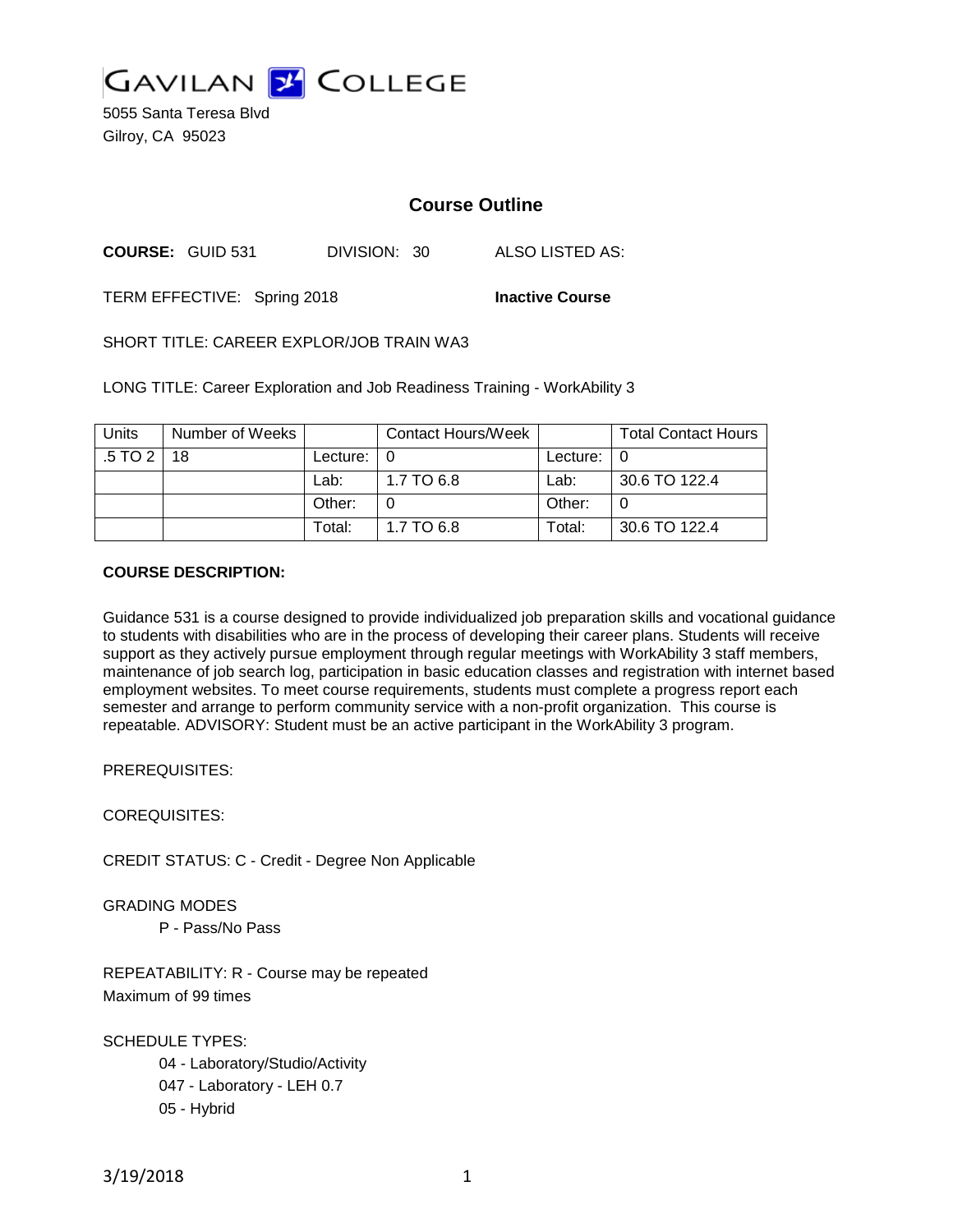## **STUDENT LEARNING OUTCOMES:**

1. Students will actively engage in the process of becoming gainfully employed by receiving career guidance and defining realistic vocational goals and plans.

Measure: Individual conferences; online assignments PLO: ILO: 1.1,1.5,2.2,3.2

GE-LO:

Anticipated Year of Assessment:

2. Students will practice job readiness activities and evaluate their accomplishments toward achieving gainful employment.

Measure: Individual conferences; online exercises; skills demonstration PLO: ILO: 1.2,2.5, 3.3

GE-LO:

Anticipated Year of Assessment:

# CONTENT, STUDENT PERFORMANCE OBJECTIVES, OUT-OF-CLASS ASSIGNMENTS

Inactive Course: 02/26/2018

1- Hours

Content: Orientation

Student Performance Objectives (SPO): 1. The student will explain class requirements and illustrate his/her understanding of the computer based curriculum and WA3 procedures.

2. The student will measure his/her need for adaptations.

Out-of-Class Assignments: Register with Skills Tutor Program.

24-105 Hours Content: The content of this course is based upon the goals and objectives identified in each student's Individualized Plan for Employment (IPE). Students will perform tasks selected by the instructor designed to enhance his/her understanding of the world of work. Utilizing the software program, pre and posttest assessment data will be analyzed and discussed with the student in order to guide his/her progress toward career aspirations. In accordance with the Student Educational Contract (SEC), the student will demonstrate measurable progress in the following areas:

- 1. Job Search Skills
- 2. Employability Skills
- 3. Life Skills
- 4. Career Decision Making
- 5. Information About Jobs
- 6. Job Search Documents
- 7. Interviewing for a Job

Student Performance Objectives (SPO): 1) The student will complete various modules in alliance with his/her IPE and self-described vocational interests/current level of job readiness. 2)The student will monitor and assess his/her progress by producing and analyzing data obtained from monthly summary reports. Out-of-Class Assignments:

#### 2 Hours

Content: Student Final Evaluation. The student will meet with the instructor to review and discuss pre-post test data compiled over the course of the semester. The evaluation will comprise information obtained from monthly meetings, records of completed assignments, observation of behavior and assessment of skill acquisition.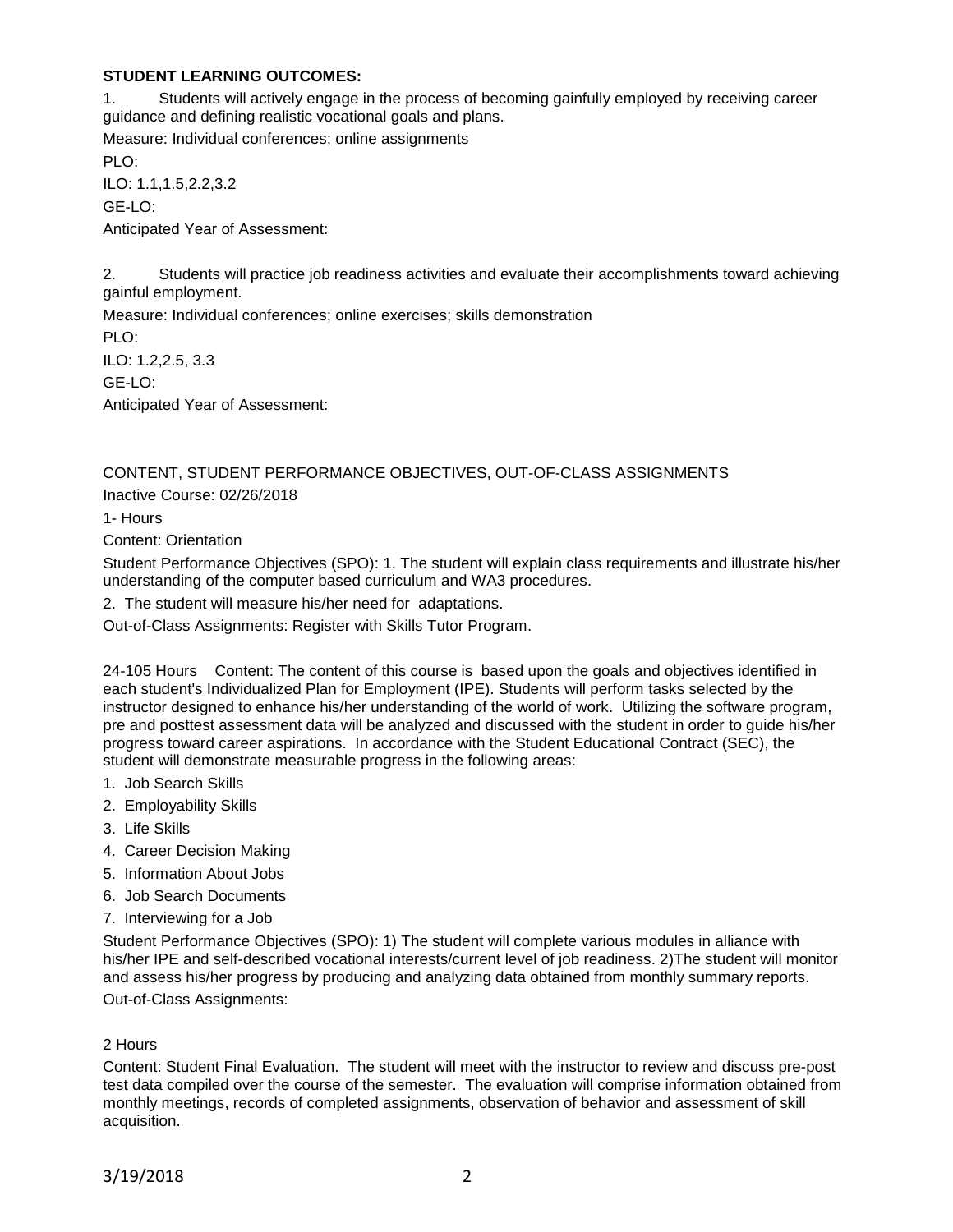Student Performance Objectives (SPO): The student will be able to interpret results of data obtained over the course of the semester and provide feedback about how his/her overall performance relates to achieving success in the marketplace.

#### **METHODS OF INSTRUCTION:**

1. Individual conferences and participation in an online program. 2. Individuals will complete pretests, posttests, quizzes and other activities as assigned. 3. Demonstration. 4. Student use of the software program on a weekly basis. 5. Other accommodations as necessary.

#### **METHODS OF EVALUATION:**

CATEGORY 1 - The types of writing assignments required: Percent range of total grade: 5 % to 10 % Written Homework Other: SEC, self-reports

CATEGORY 2 - The problem-solving assignments required: Percent range of total grade: 0 % to %

CATEGORY 3 - The types of skill demonstrations required: Percent range of total grade: 10 % to 25 % Class Performance/s

CATEGORY 4 - The types of objective examinations used in the course: Percent range of total grade: 0 % to %

CATEGORY 5 - Any other methods of evaluation: Pre - Post Tests from online reports. Percent range of total grade: 35 % to 65 %

#### **REPRESENTATIVE TEXTBOOKS:**

#### **ARTICULATION and CERTIFICATE INFORMATION**

Associate Degree: CSU GE: IGETC: CSU TRANSFER: Not Transferable UC TRANSFER: Not Transferable

SUPPLEMENTAL DATA: Basic Skills: N Classification: Y Noncredit Category: Y

3/19/2018 3